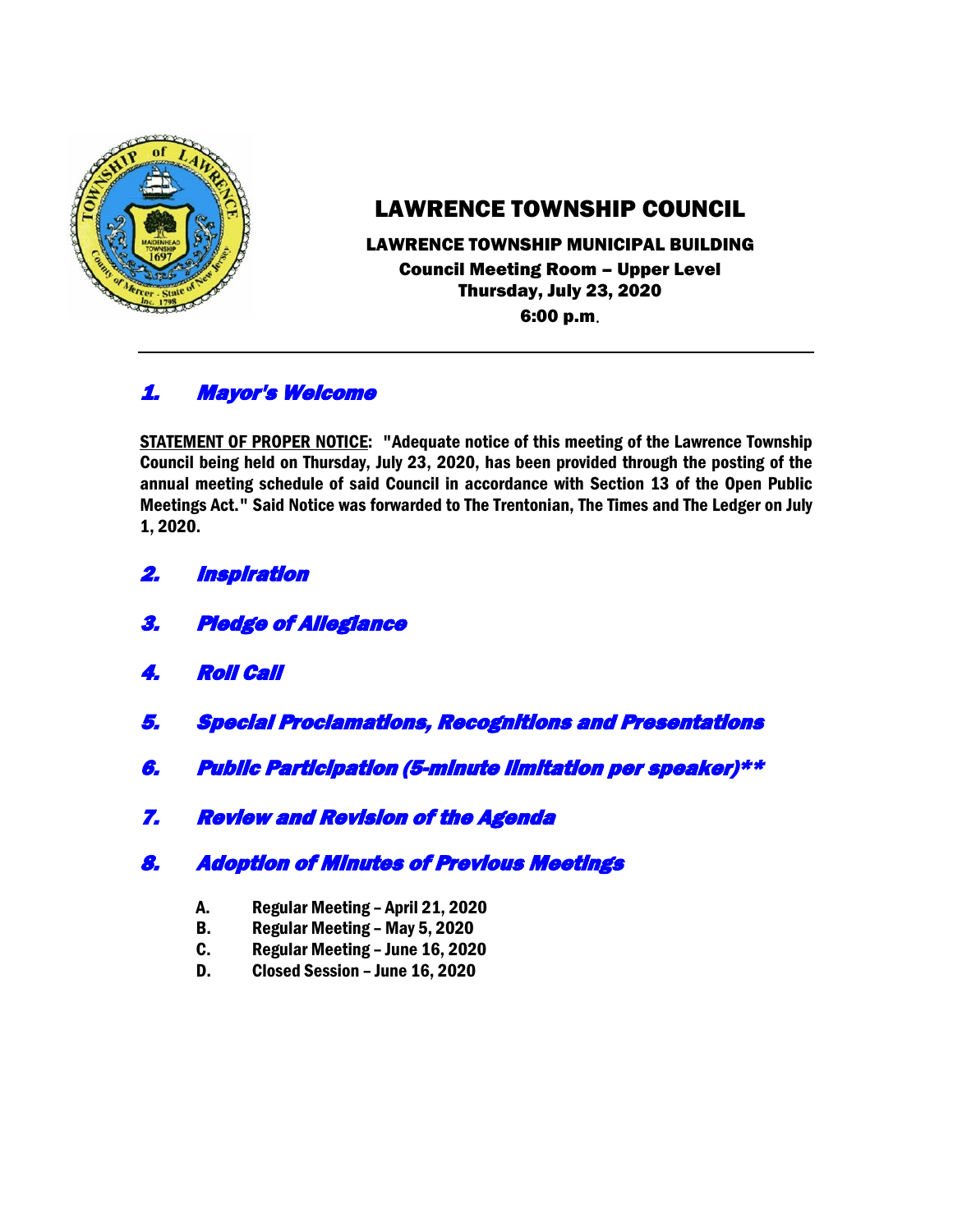# 9. Awarding and/or Rejecting of Bids\*

- A. #213 Authorizing Awarding a Contract for the 2020 Concrete Program
- B. #214 Authorizing Awarding a Contract for the 2020 Drainage, Inlet and Pipe Repairs
- C. #221 Authorizing Awarding a Contract for Remodeling the Senior Center Reception Area

#### 10. Introduction of Ordinances**\*\***

A. Ordinance No. 2364-20 – AN ORDINANCE AMENDING ORDINANCE NO. 2341-19 SALARY ORDINANCE OF THE TOWNSHIP OF LAWRENCE-UNCLASSIFIED AND/OR EXEMPT, SEASONAL, EMERGENCY (NON-UNION) EMPLOYEES FOR 2018-2019

### 11. Adoption of Ordinances\*

- A. Ordinance No. 2363-20 AN ORDINANCE OF THE TOWNSHIP OF LAWRENCE, IN THE COUNTY OF MERCER, NEW JERSEY, AMENDING ORDINANCE NO. 2343-20, ADOPTED OCTOBER 1, 2019, ENTITLED "AN ORDIINANCE OF THE TOWNSHIP OF LAWRENCE, IN THE COUNTY OF MERCER, NEW JERSEY, PROVIDING FOR THE SPECIAL ASSESSMENT OF A PORTION OF THE COST RELATING TO LEAD SERVICE LINE REPLACEMENTS AND APPROVIING THE EXECUTION OF A SHARED SERVICES AGREEMENT IN CONNECTION THEREWITH"
- 12. Manager's Report
- 13. Attorney's Report
- 14. Clerk's Report
- 15. Unfinished Business
- 16. New Business
- 17. Public Participation (3-minute limitation per speaker) \*\*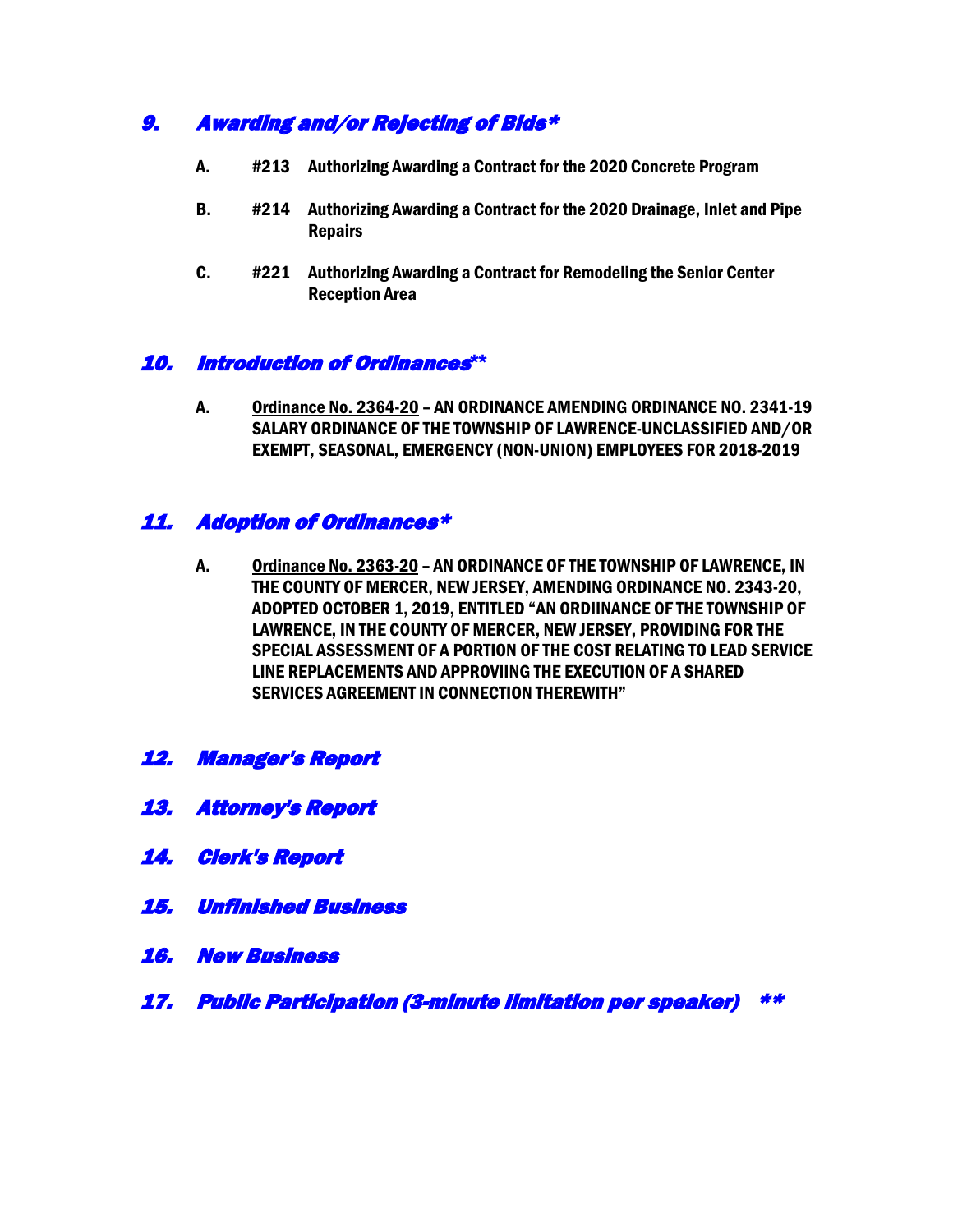# 18. Resolutions

### A. Bond Acceptance

1) #203 Authorizing Acceptance of Bonding for 2012 Lawrence Associates (Chick-Fil-A), SP-02/19

### B. Bond Release

1) #222 Authorizing Release of Performance Bond for Liberty Towers, LLC, SP-08/10

#### C. Escrow Release

- 1) #223 Authorizing Release of Escrow for Briad Development Group, SP-08/16
- 2) #224 Authorizing Release of Escrow for 4453 Province Line Road, SP-16/20
- 3) #225 Authorizing Release of Escrow for 47 Foxcroft Drive, SP-15/20
- 4) #226 Authorizing Release of Escrow for 8 Shinney Lane, IP-18/20

#### D. Refunds

- 1) #207 Authorizing Refund of Construction Permit Fee
- 2) #211 Authorizing Refund of Construction Permit Fee
- 3) #212 Authorizing Refund of Recreation Fees

## E. Special Items of Revenue

- 1) #206 Authorizing a Special Item of Revenue from the State of New Jersey, Clean Communities Grant in the Amount of \$62,680
- 2) #217 Authorizing a Special Item of Revenue from the County of Mercer, Municipal Alliance Program – COVID19 Pandemic in the Amount of \$1,011.20

#### F. Professional Services Agreements

- 1) #204 Authorizing Amending the Professional Services Agreement for LHT/Maidenhead Meadows Engineering Services
- 2) #205 Authorizing a Professional Services Agreement for Engineering Services for Craven Lane Sidewalk Improvements
- 3) #209 Authorizing Amending the Professional Services Agreement for Traffic Engineering Services for Traffic Signal at US Route 206/West Long Drive/VanderVeer Drive/Rider University Entrance
- 4) #210 Authorizing Amending the Professional Services Agreement for Tax Matters
- G. Grants